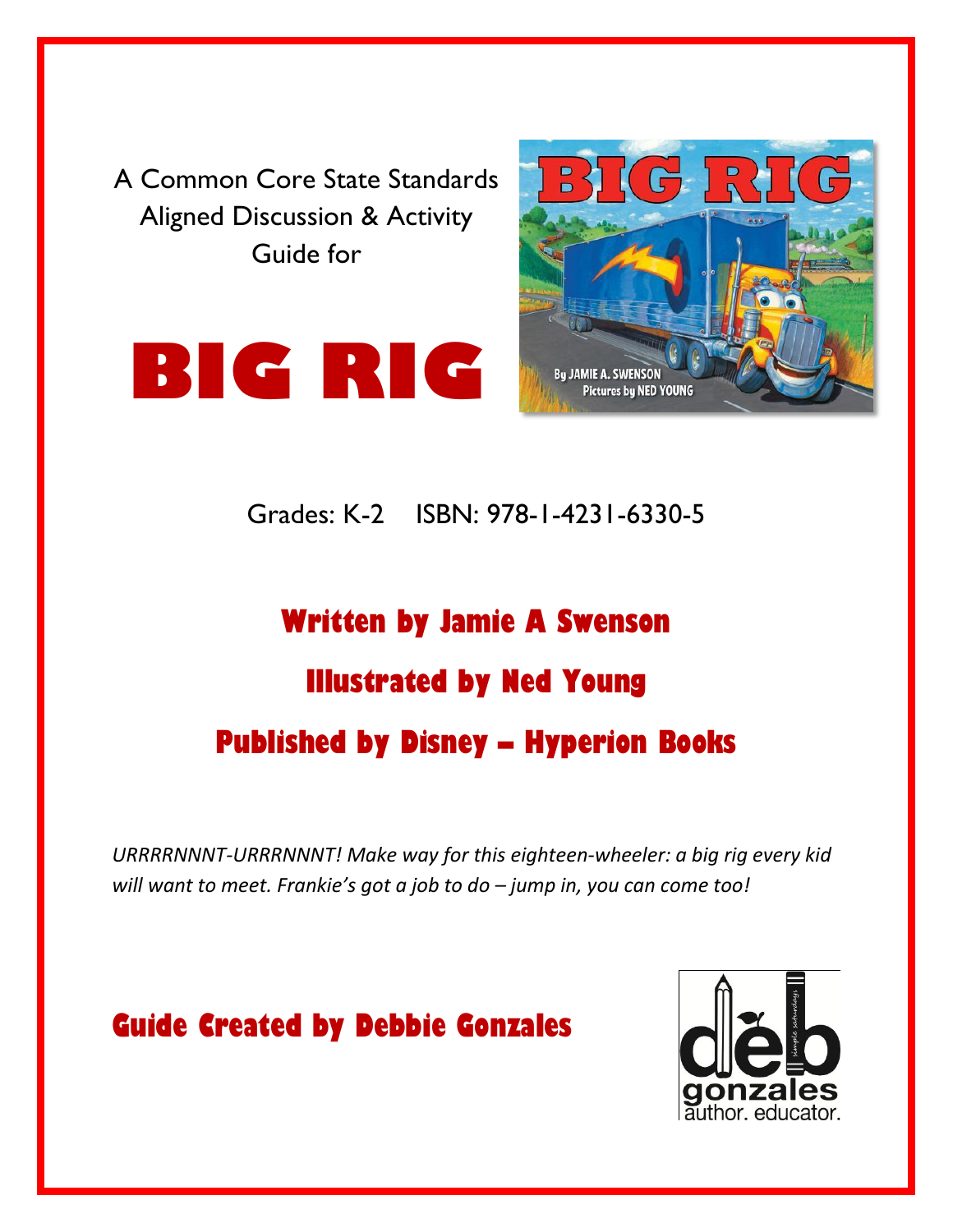

## **Table of Contents**

| Common Core State Standards Alignment: |  |
|----------------------------------------|--|
|                                        |  |
|                                        |  |
|                                        |  |
|                                        |  |
|                                        |  |

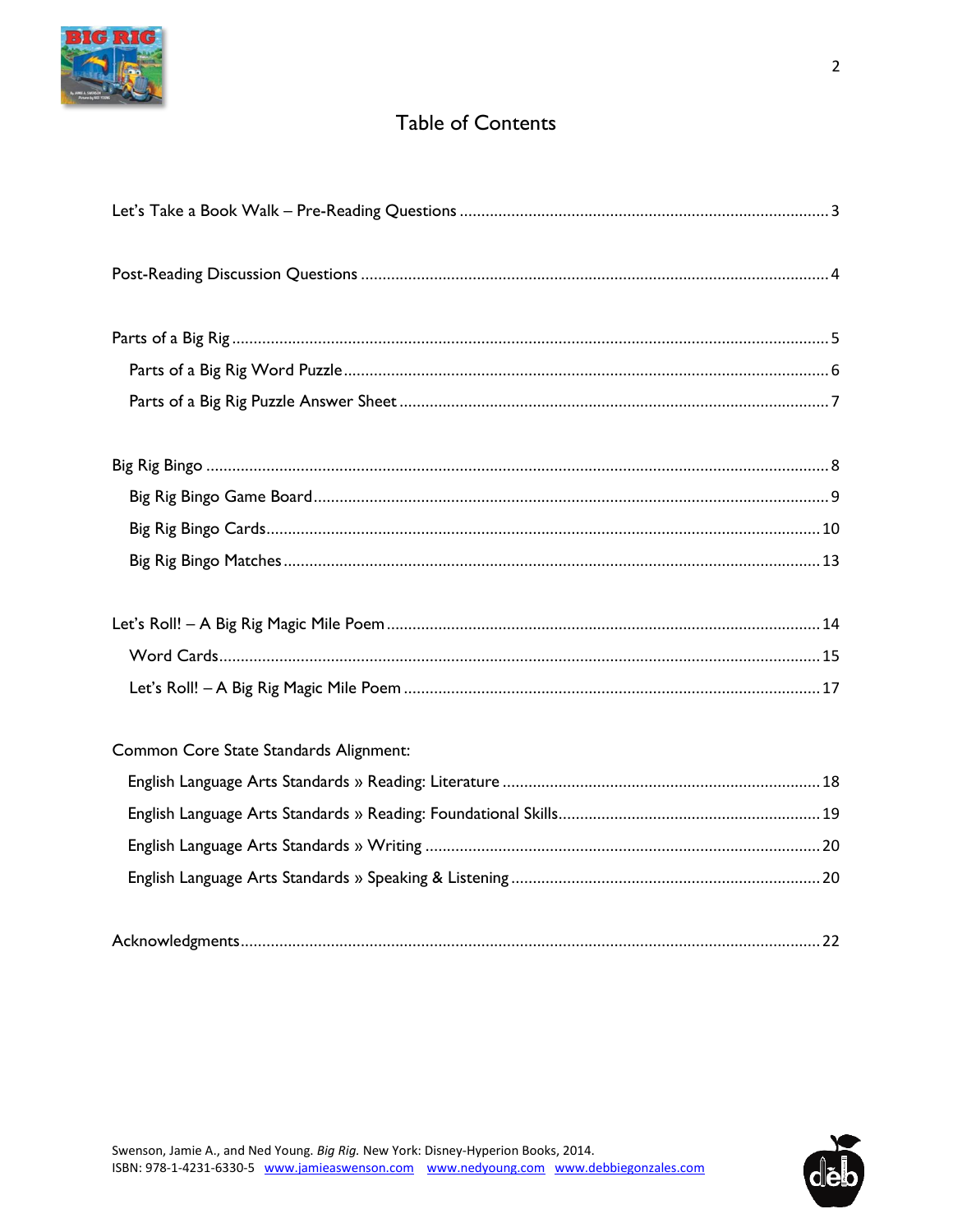

## Let's Take a Book Walk – Pre-Reading Questions

### <span id="page-2-0"></span>**Observe the front cover:**

- Invite the children to describe the images in the foreground and the background.
- Ask if the children are familiar with trucks like the one featured on the front cover. If so, tell about one that they have seen.
- Tell the children to describe the setting. Where is the truck?
- Read the title. Define the term 'big rig.' Explain what trucks like this one do.

### **Observe the back cover.**

- Identify the images depicted. Define the setting.
- Predict the connection of the country scene and the illustration depicted on the front cover.
- Predict what this story will be about.

### **Meet the author –Jamie Swenson!**

- Tell what you know about authors. Explain how authors tell stories.
- List the tools authors use to tell stories.
- Ms. Swenson works in a library. Tell what you know about librarians.
- Tell of ways that working in a library would benefit an author.
- To learn more about Ms. Swenson access her website a[t www.jamieaswenson.com.](http://www.jamieaswenson.com/)

### **Meet the illustrator – Ned Young!**

- Consider the illustrations on the front and back covers of the book *Big Rig*. Explain how the two illustrations tell a story.
- Explain how pictures can tell stories.
- Tell what you know about illustrators.
- List the tools illustrators use to tell stories.
- Mr. Young is both the author and illustrator for a book series. Discuss how one person could tell stories in two difference ways.
- To learn more about Mr. Young access his website at [www.nedyoung.blogspot.com.](http://www.nedyoung.blogspot.com/)

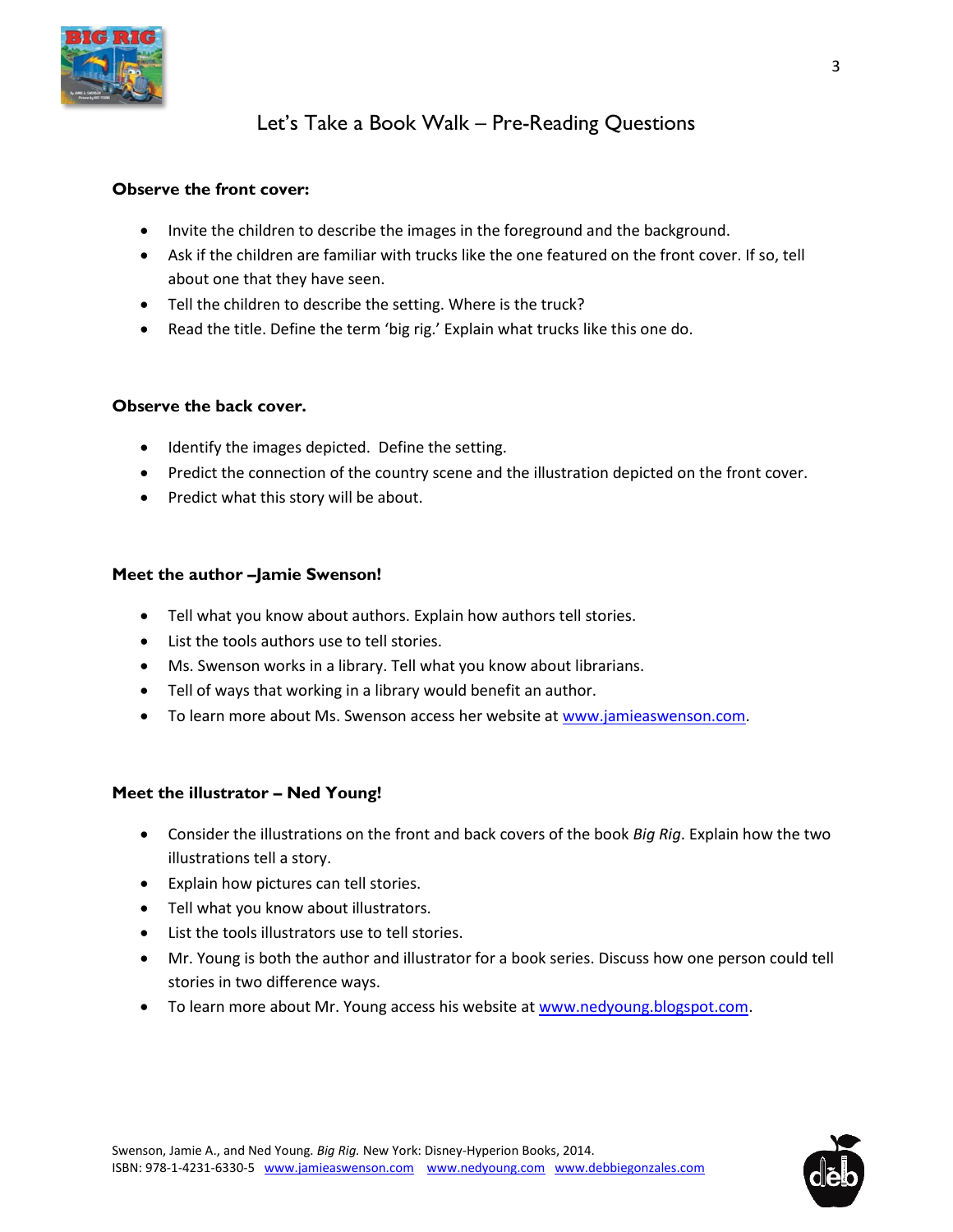

## Post-Reading Discussion Questions

<span id="page-3-0"></span>

- Study the opening spread. Identify the setting. Tell where Frankie's road trip begins.
- Observe the spread depicting a family of turtles crossing the road. Identify the setting in which this scene takes place.
- Discuss Frankie's final destination. Describe the setting there.
- Recall the three primary settings Frankie traveled through in sequence.



## <sup>K</sup>**Discuss Frankie the semi-truck.**

- Describe Frankie's personality. Define his character.
- List the things you learned about semi-trucks.
- Define the terms cargo, hammer, Christmas tree, flip flop, and any others of interest.
- Consider the phrase 'Keep the shiny side up and the rubber side down.'
	- o Identify the shiny side of the semi-truck.
	- o Locate the rubber side.
	- o Explain the meaning behind the phrase.



### Consider the plot. Examine the events that occurred in the story.

- Frankie states that he has a 'big job to do.' Explain what that job is.
- Observe the spread in which cargo is being loaded in Frankie trailer. Notice the illustrations on the boxes. Tell the story behind this illustration.
- Explain the term 'blowout.' Tell the story of Frankie's blowout.
- Define the term 'the Magic Mile.'
- Describe Frankie's final destination.
- Did Frankie complete the 'big job' he had to accomplish? Explain your answer.



- Recall moments in the story when Frankie demonstrated courage. Tell of a time that he was very brave.
- Identify scenes during which Frankie demonstrated friendliness, kindness, and consideration.
- Evaluate *Big Rig*. Express your opinion about the story. Support your opinion by citing examples of events that occurred in the story.

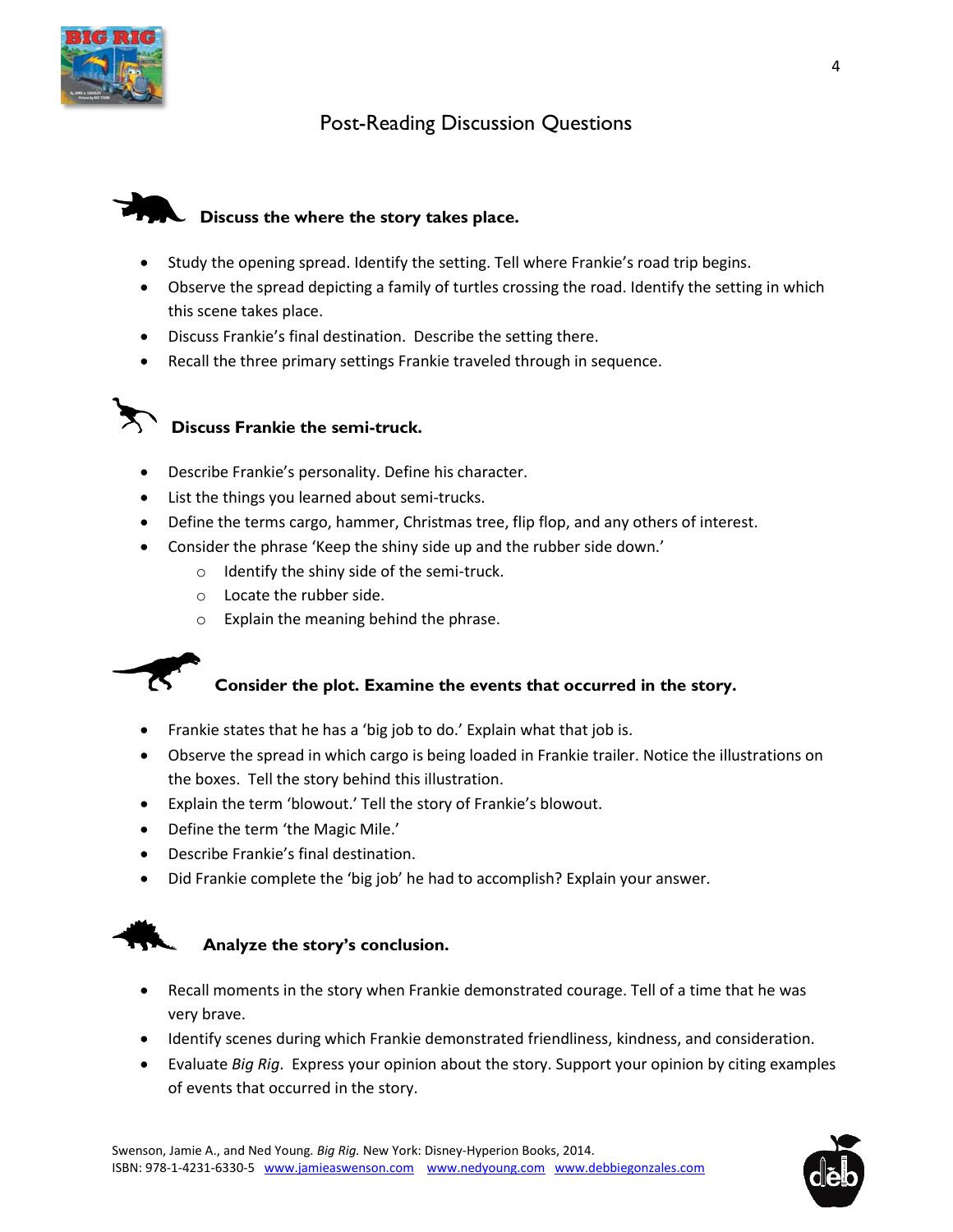

## Parts of a Big Rig

<span id="page-4-0"></span>**Objective:** To practice letter recognition and word analysis skills in decoding words.

### **Materials:**

- Parts of a Big Rig Puzzle (Guide, pg. 6)
- Parts of a Big Rig Puzzle Answer Sheet (Guide, pg. 7)
- Pencil

### **Procedure:**

- Print the Parts of a Big Rig Puzzle.
- Review the puzzle's labeled graphic. Read the words and identify the various parts of the semitruck.
- In the puzzle, fill in the blanks with the words labeled above.
- Note that not all of the labeled words are included in the puzzle.
- Once the puzzle is completed, verify work using the Big Rig Puzzle Answer Sheet.



**Reference:** "18-wheeler." - Wiktionary. Web. 9 Jan. 2015. <http://en.wiktionary.org/wiki/18-wheeler>.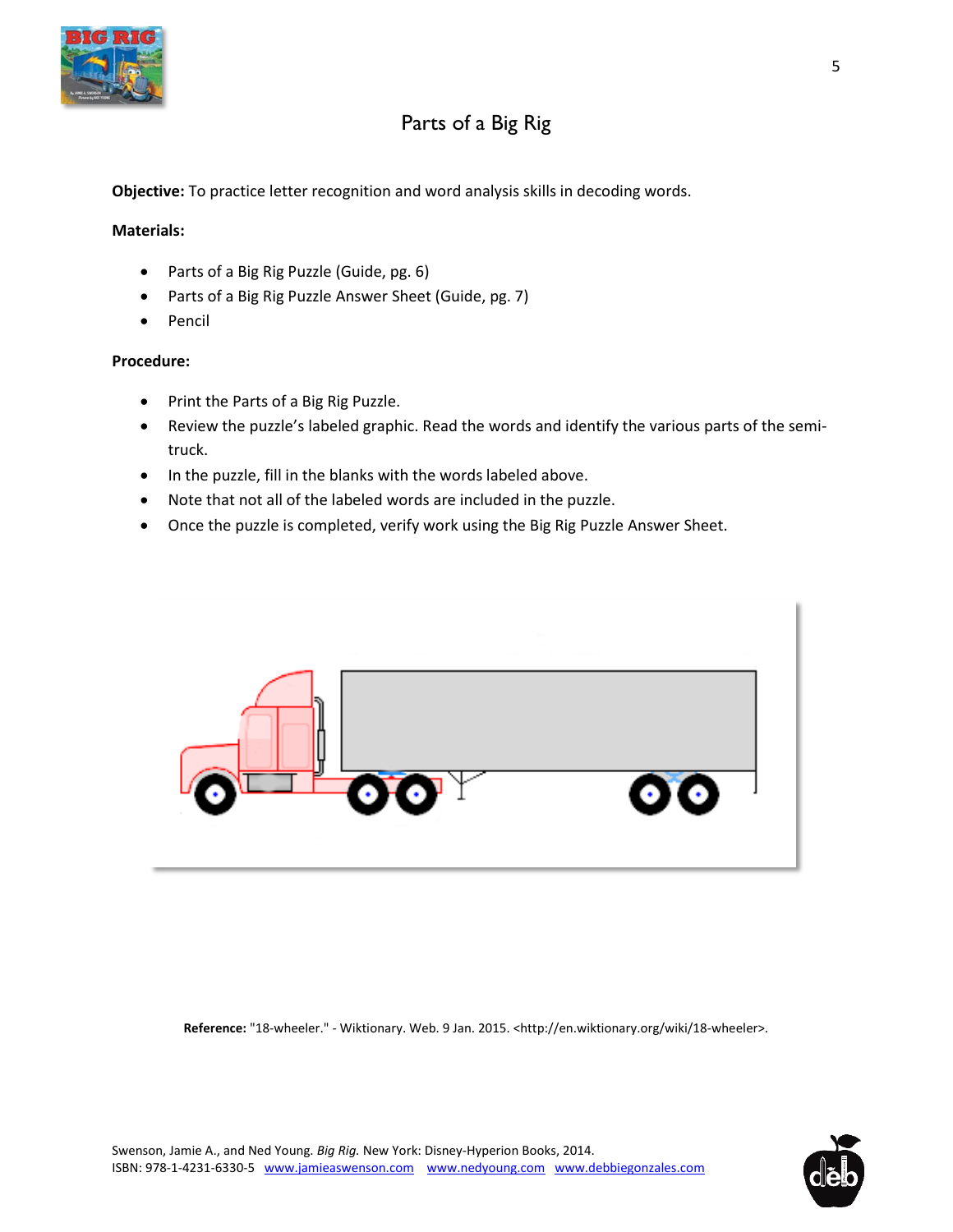<span id="page-5-0"></span>

### Parts of a Big Rig Word Puzzle



Complete the puzzle below by filling in the blanks using the labels above as clues.



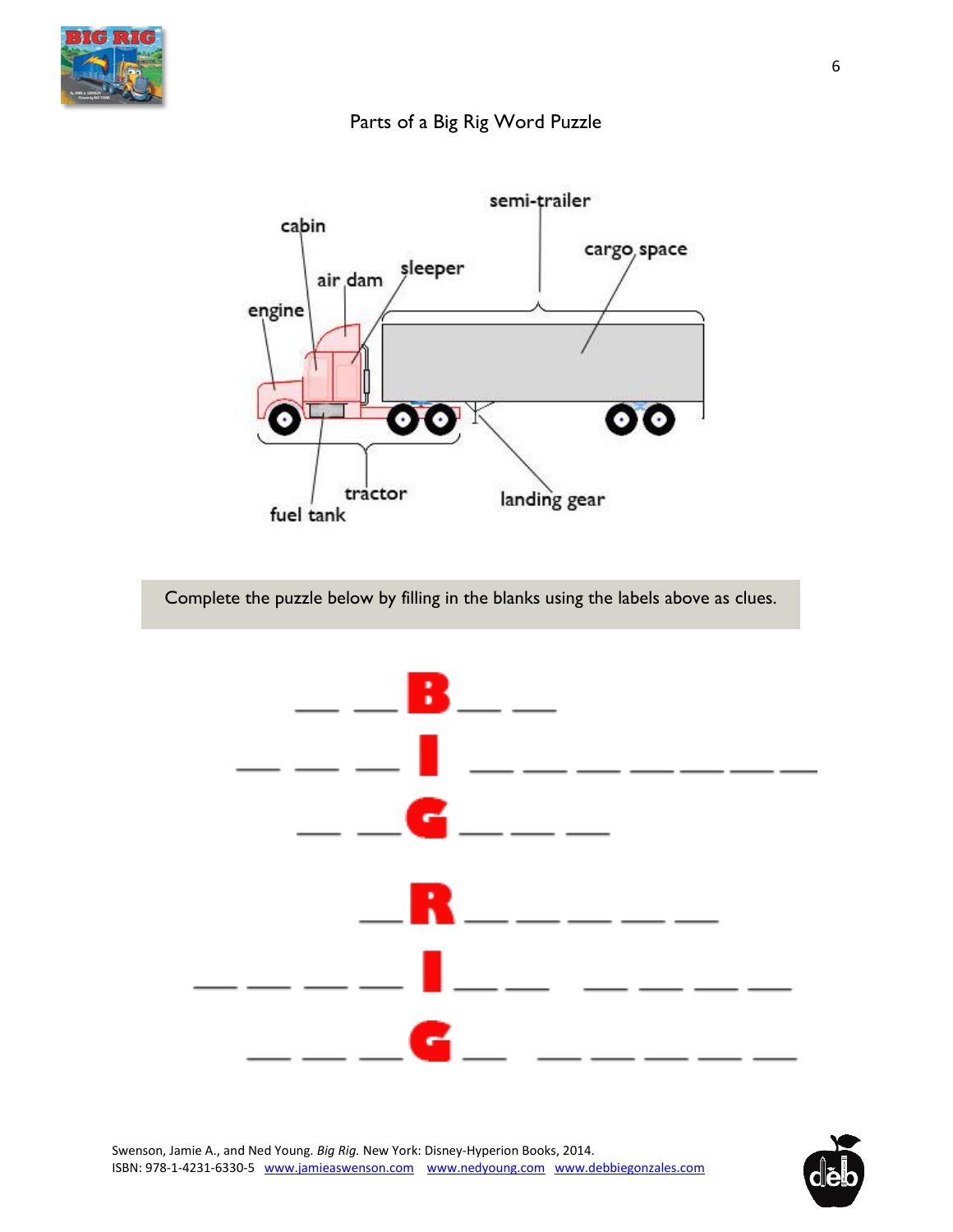<span id="page-6-0"></span>

Parts of a Big Rig Puzzle Answer Sheet



Complete the puzzle below by filling in the blanks using the labels above as clues.

# $\underline{c}$   $\underline{a}$   $\underline{B}$   $\underline{i}$   $\underline{n}$ <u>sem trailer</u> <u>enGine</u> <u>tractor</u> <u>landng gear</u> <u>carco space</u>

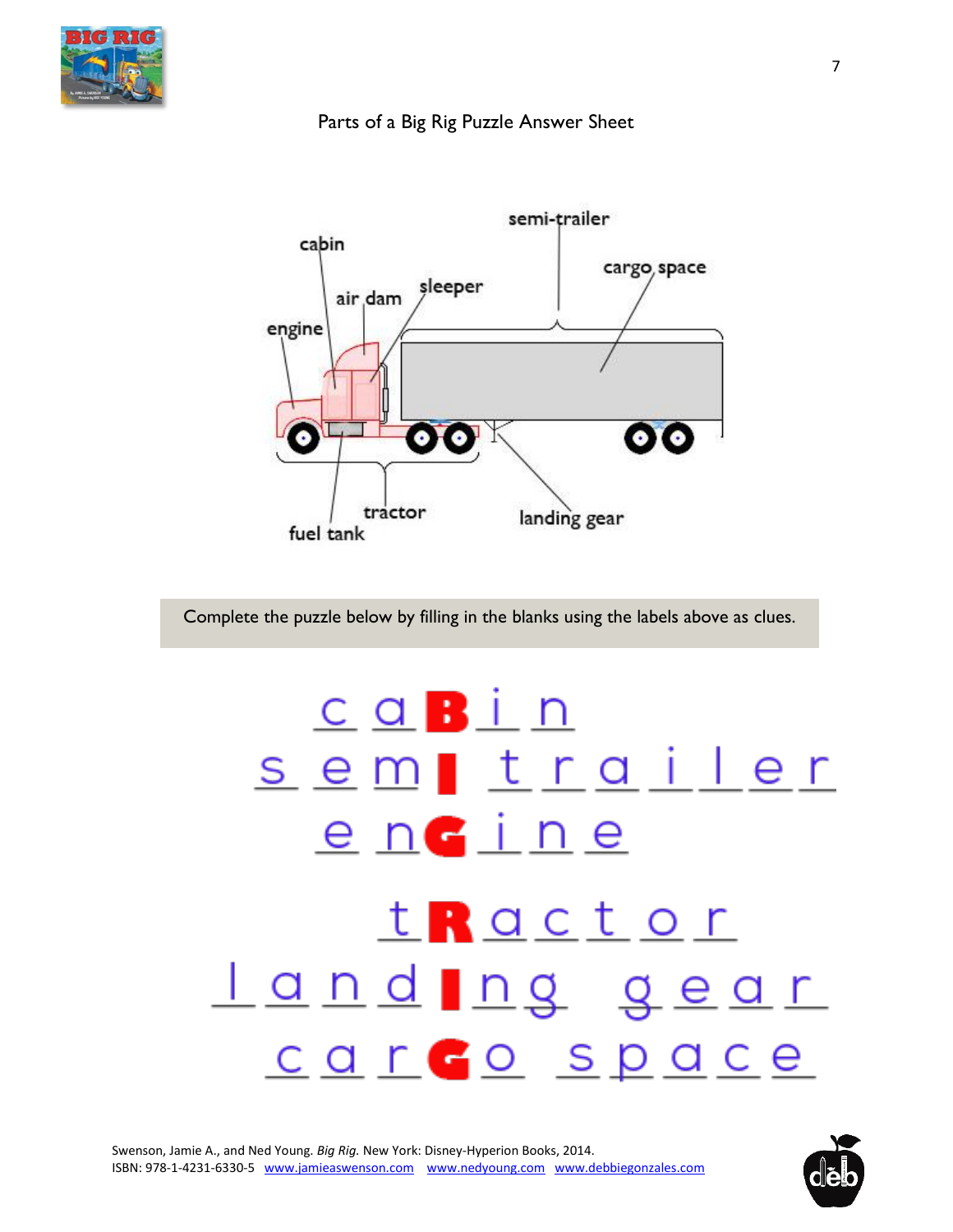

## Big Rig Bingo

<span id="page-7-0"></span>**Objective:** To describe characters, settings, and major events in a story in a game-like manner.

### **Materials:**

- *Big Rig* the book
- Cardstock
- Scissors
- Big Rig Bingo Board (Guide, pg. 9)
- Big Rig Game Cards (Guide, pg. 10-12)
- Big Rig Bingo Answer Sheet (Guide, pg. 13)
- 25 game pieces (pennies, buttons, beans, etc.) per player

### **Procedure:**

- Depending on how many players will be competing, print 2 to 4 Big Rig Bingo Boards on cardstock.
- Print double copies of Big Rig Game Cards.
- Use scissors to trim around the borders of the game board and the cards.
- To play the game, mix up game cards and stack them, face down.
- Each player manages their own game board and collection of game pieces. Players are also free to refer to *Big Rig* for plot or character clarification.
- A player begins by choosing a card from the top of the stack. If the card matches a space on their board, they may mark the match with a game piece.
- Return card face down near original stack.
- Note that the center space on the game board featuring a graphic if the book cover is a free space.
- As the game continues, a player loses a turn is they choose a card that has already been covered on their board.
- The winner has either blocked out 5 spaces in a row or covered all of the spaces, depending how the players decide they'd like to play.
- Definitions and description can be verified using the Big Rig Bingo Board Bingo Answer Sheet.



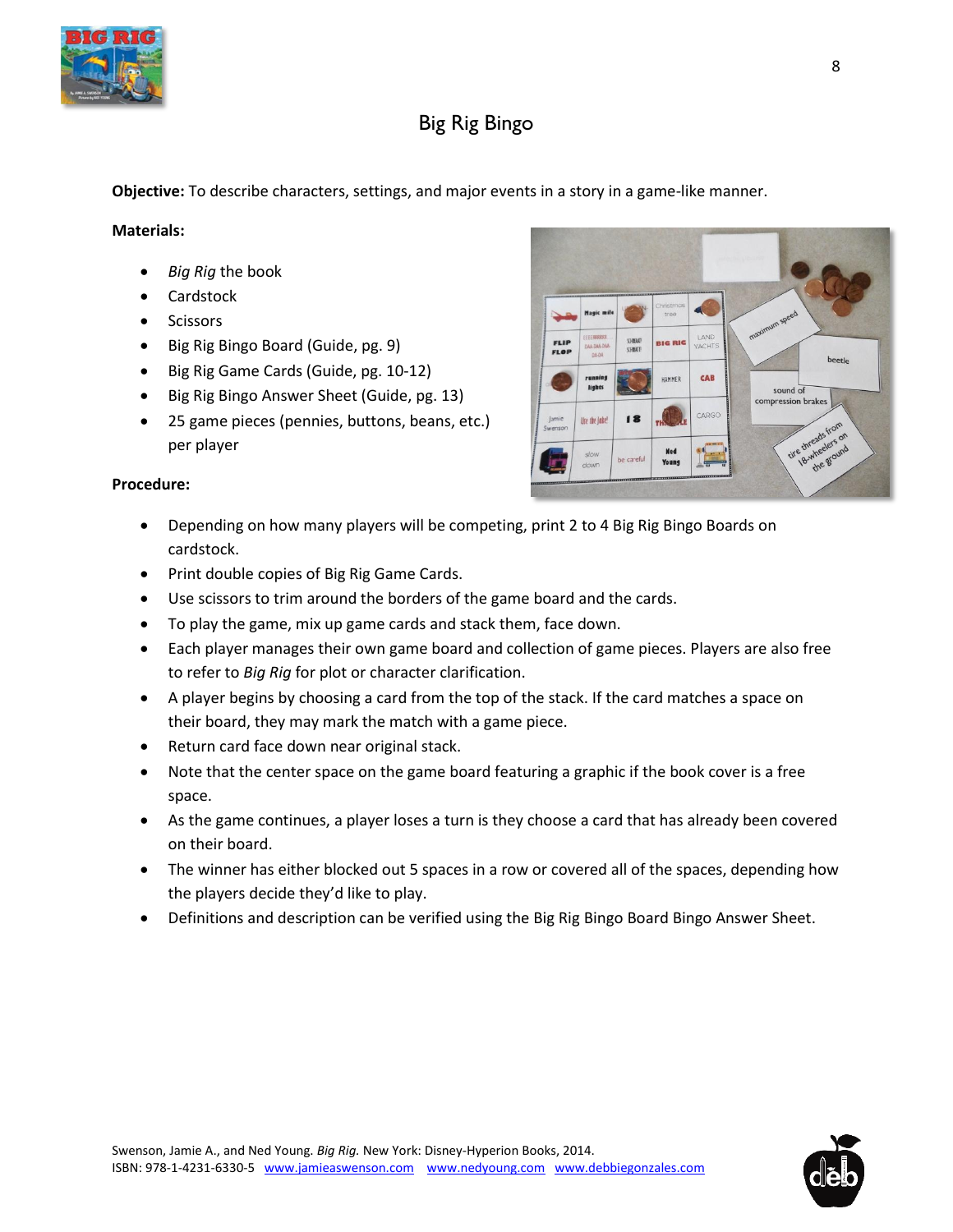

Big Rig Bingo Game Board

<span id="page-8-0"></span>

|                            | Magic mile                          | <b>URRRRN-</b><br>NNNT! | Christmas<br>tree              |                       |
|----------------------------|-------------------------------------|-------------------------|--------------------------------|-----------------------|
| <b>FLIP</b><br><b>FLOP</b> | EEEERRRRRR<br>DAA-DAA-DAA-<br>DA-DA | SCHWAAT!<br>SCHWATT!    | BIG RIG                        | LAND<br><b>YACHTS</b> |
| alligators                 | <b>running</b><br><b>lights</b>     | <b>BIG RIG</b>          | HAMMER                         | <b>CAB</b>            |
| <b>Jamie</b><br>Swenson    | Use the Jake!                       | 18                      | <b>FULL</b><br><b>THROTTLE</b> | CARGO                 |
|                            | slow<br>down                        | be careful              | Ned<br><b>Young</b>            |                       |

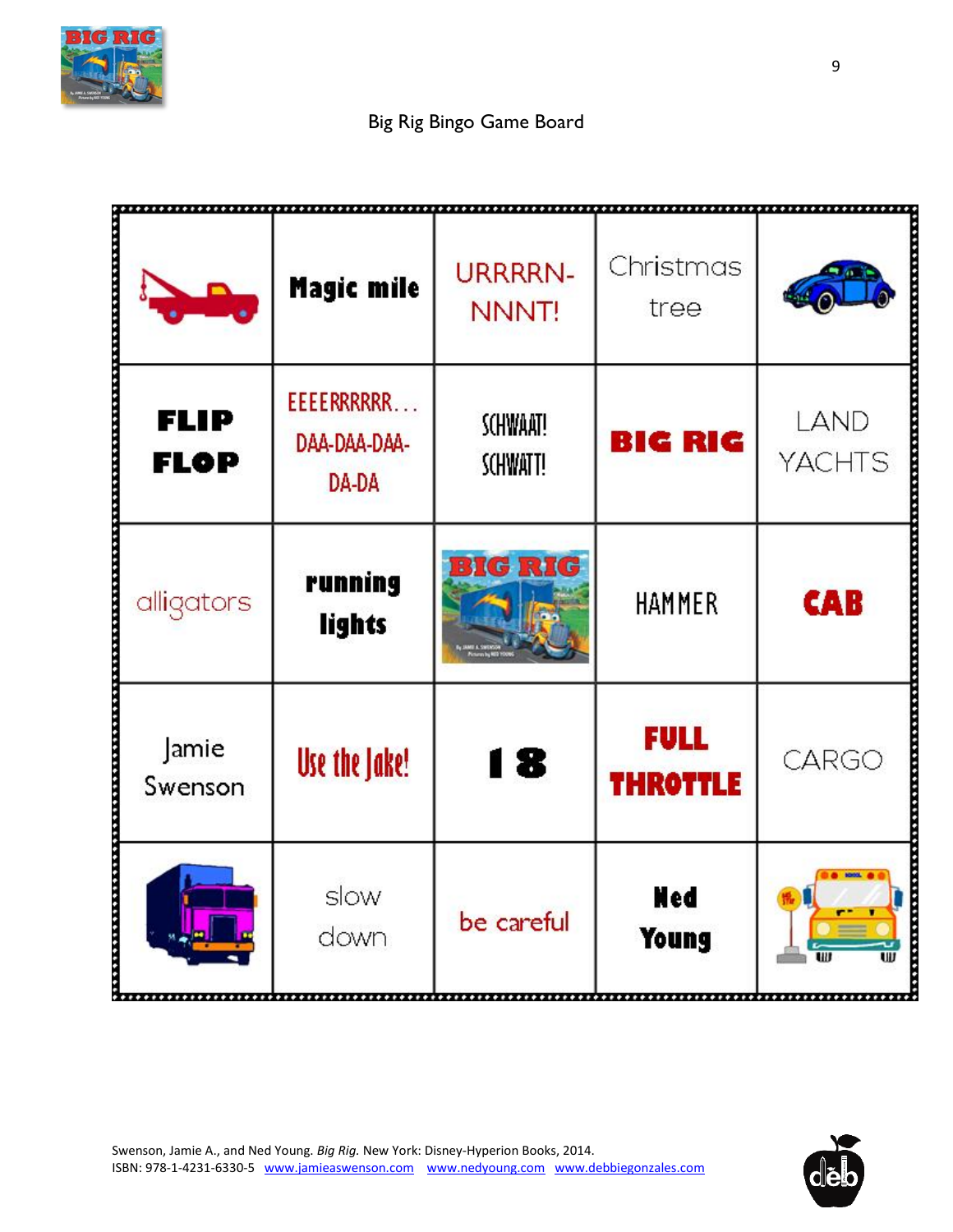

L

<span id="page-9-0"></span>

| hit the brakes                                                    | sound of the horn      |
|-------------------------------------------------------------------|------------------------|
| tow truck                                                         | back off<br>the hammer |
| sound of<br>windshield wipers                                     | kiddie car             |
| spots, brake lights,<br>cab lights, head<br>lights, signal lights | lllustrator            |

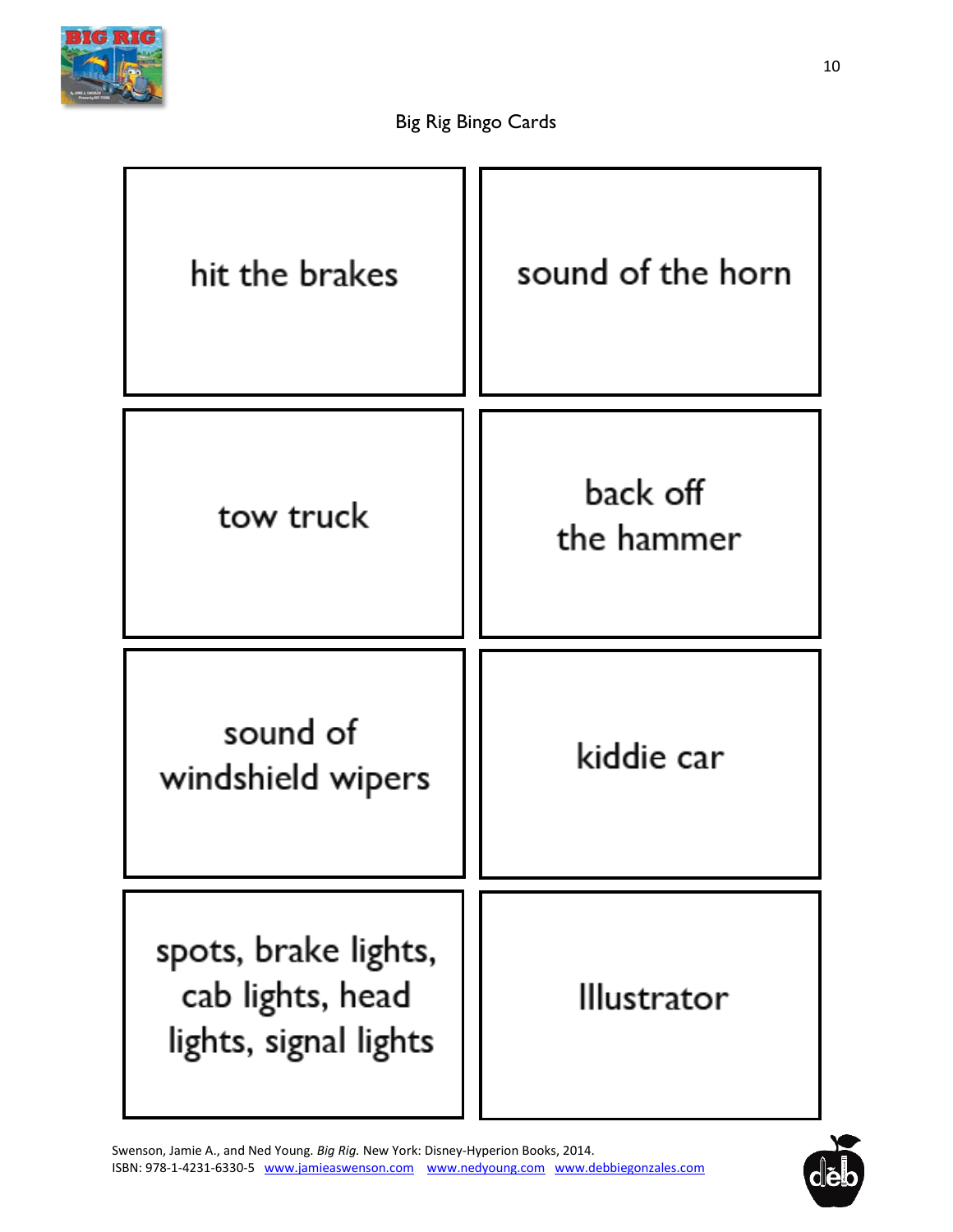



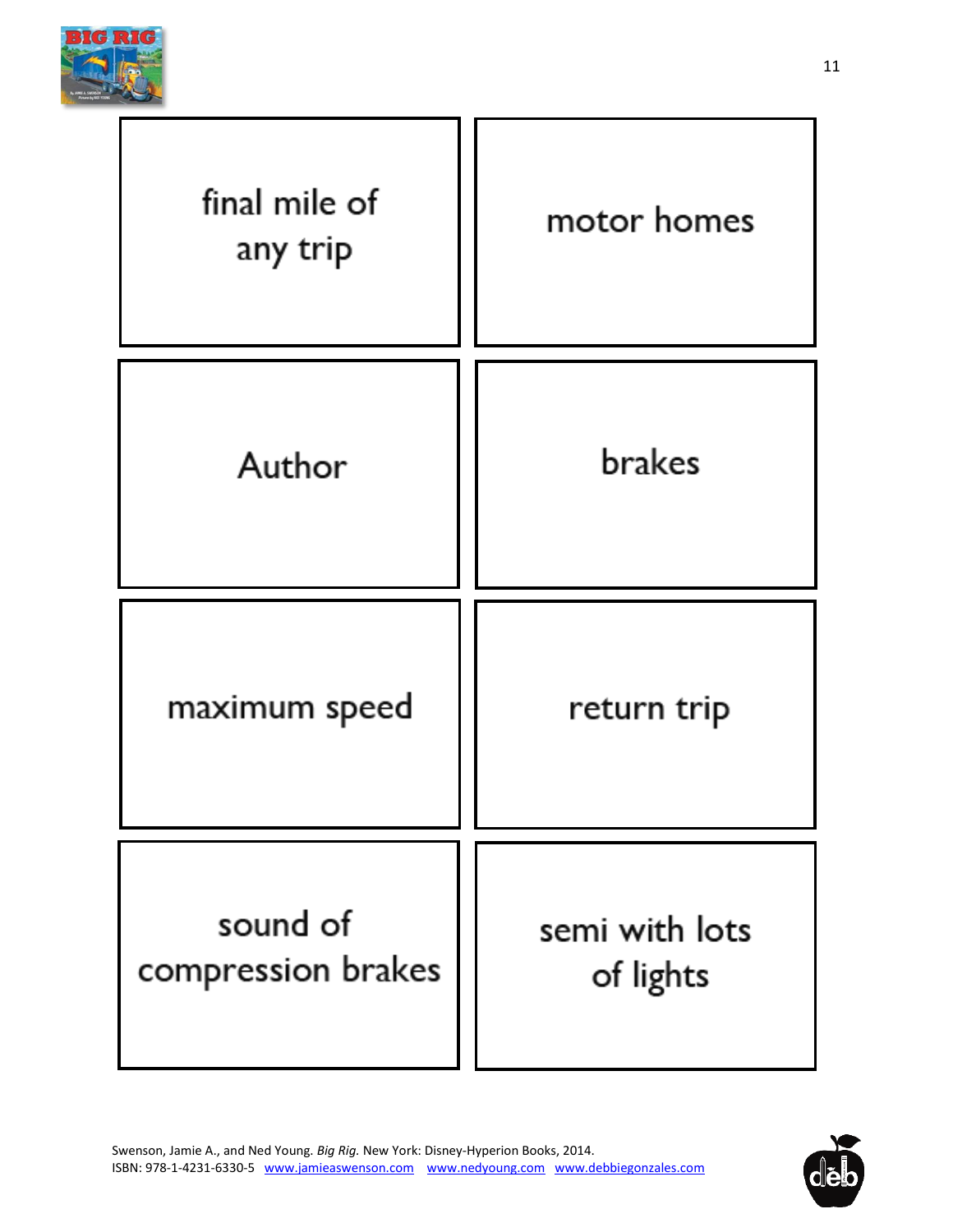



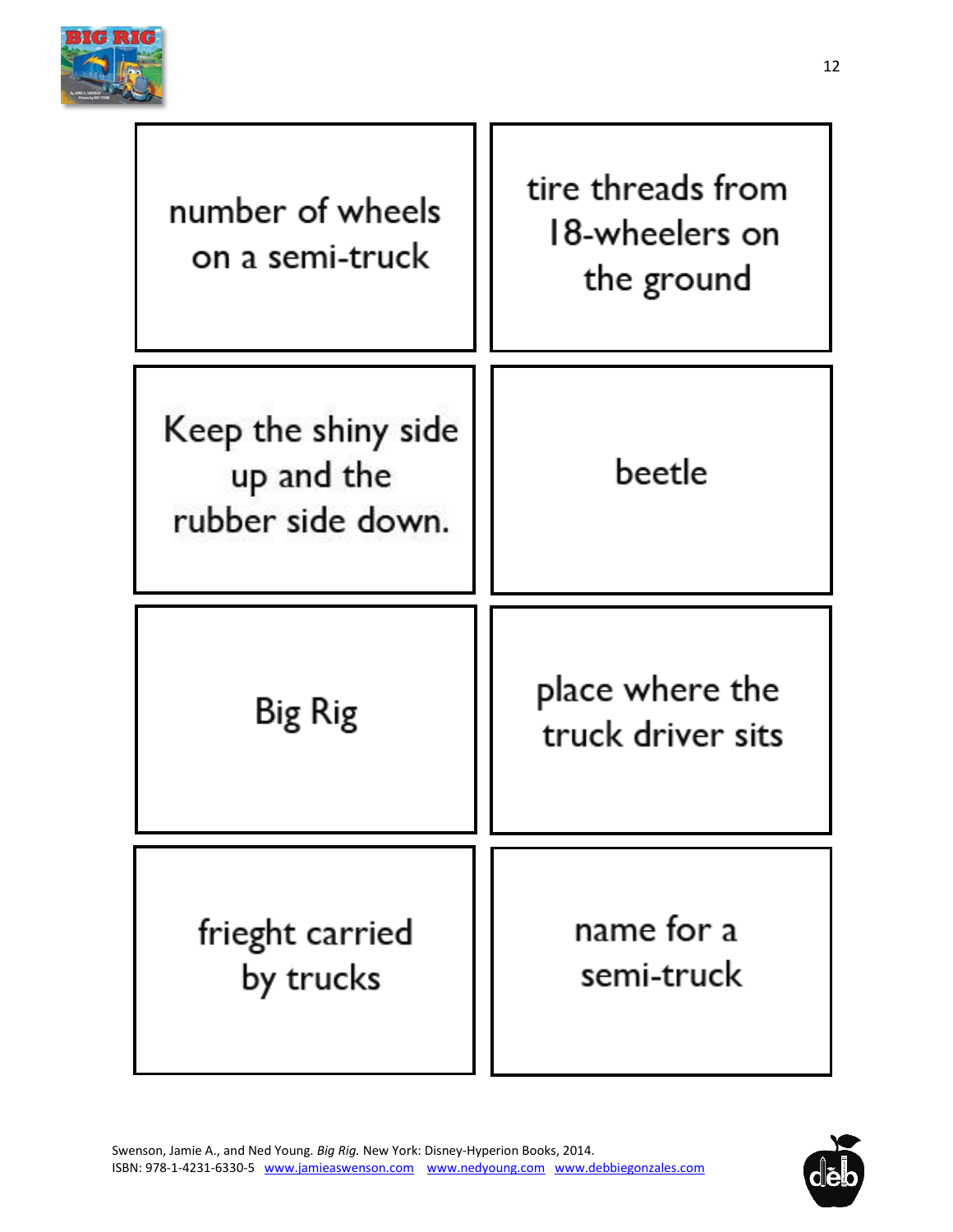

## Big Rig Bingo Matches

<span id="page-12-0"></span>

| <b>Bingo Game Board</b>     | <b>Game Card Clues</b>                                      |
|-----------------------------|-------------------------------------------------------------|
|                             | tow truck                                                   |
|                             | <b>Big Rig</b>                                              |
|                             | beetle                                                      |
|                             | kiddie car                                                  |
| 8                           | number of wheels on a semi-truck                            |
| alligators                  | tire threads from 18-wheelers on the ground                 |
| be careful                  | Keep the shiny side up and the rubber side down.            |
| <b>BIG RIG</b>              | name for a semi-truck                                       |
| <b>CAB</b>                  | place where the truck driver sits                           |
| <b>CARGO</b>                | freight carried by trucks                                   |
| Christmas tree              | semi with lots of lights                                    |
| EEEERRRRRRDAA-DAA-DAA-DA-DA | sound of compression brakes                                 |
| <b>FLIP FLOP</b>            | return trip                                                 |
| <b>Full Throttle</b>        | maximum speed                                               |
| <b>HAMMER</b>               | brakes                                                      |
| Jamie Swenson               | Author                                                      |
| <b>LAND YACHTS</b>          | motor homes                                                 |
| Magic Mile                  | final mile of any trip                                      |
| Ned Young                   | Illustrator                                                 |
| running lights              | spots, brake lights, cab lights, head lights, signal lights |
| <b>SCHWATT! SCHWATT!</b>    | sound of windshield wipers                                  |
| slow down                   | back off the hammer                                         |
| <b>URRRRNNNNT!</b>          | sound of the horn                                           |
| Use the Jake!               | hit the brakes                                              |

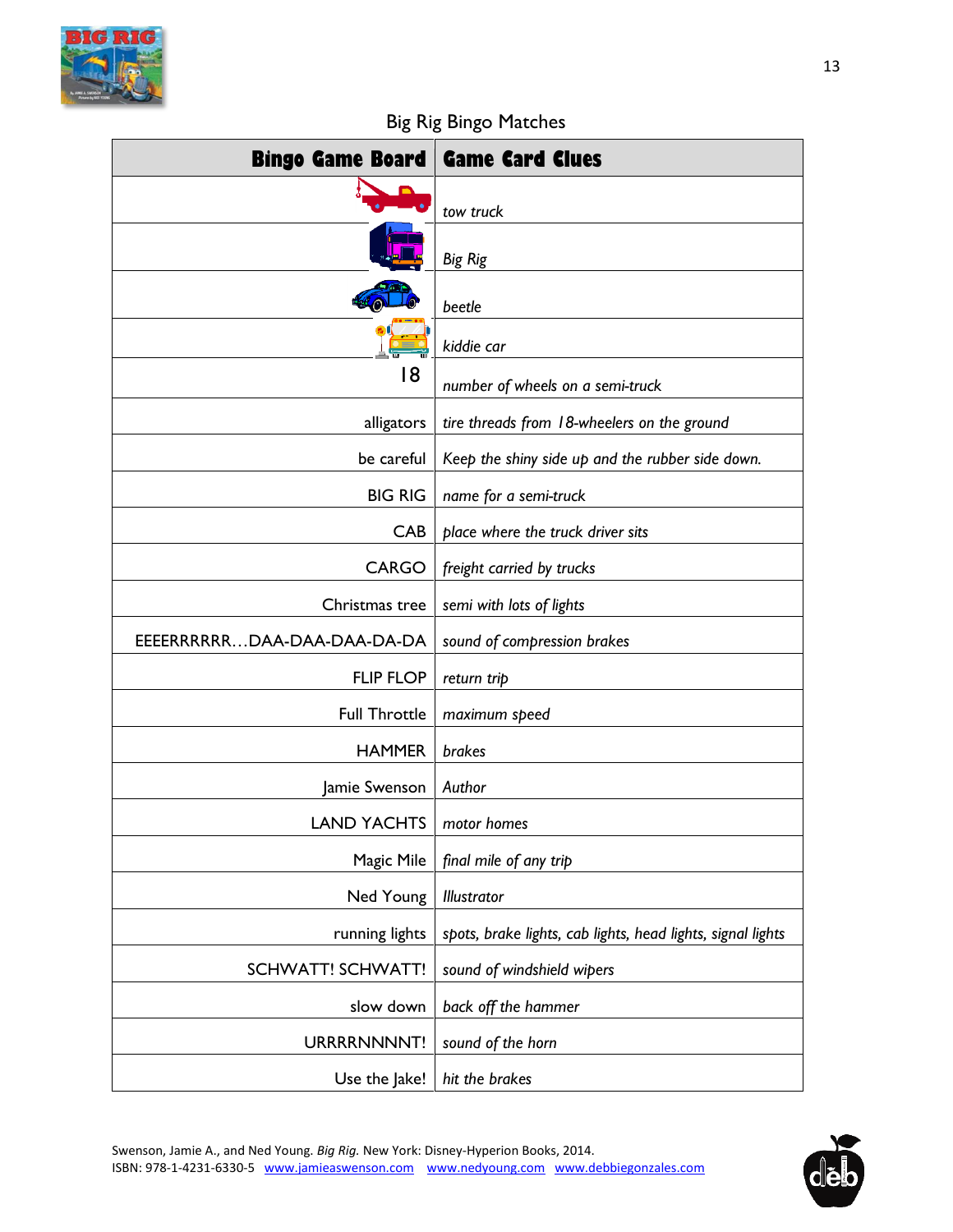

## Let's Roll! – A Big Rig Magic Mile Poem

<span id="page-13-0"></span>**Objective**: To participate in a group project developing a deeper understanding of the roles of an author and illustrator through crafting a walking poem inspired by the text and illustrations presented in *Big Rig*.

### **Materials:**

- *Big Rig* the book
- Word Cards (Guide, pg. 15-16)
- **•** Scissors
- Big Rig Magic Mile Poem template (Guide, pg. 17)
- Markers
- Pencil

### **Procedure:**

- Print Word Cards on cardstock. Print several copies of the blank cards (Guide, pg. 16). A few cards have been preprinted for reference. These cards can be included as options to be used in the Let's Roll! – A Big Rig Magic Mile Poem.
- Use scissors to trim around the borders of the Word Cards.
- Read through *Big Rig* making note of Frankie's physical traits. Encourage the children to describe Frankie. Tell how he looks, acts, and feels.
- Brainstorm other names for big rig trucks.
- Discuss semi-trucks that the children have seen. Encourage them to describe those trucks and the feelings they generated.
- Instruct the children to write their descriptive words on the blank cards. Work to generate 20 to 25 words. Lists of parts and/or imaginative, fantastical descriptive words are acceptable.
- Gather cards.
- Spread Word Cards out on the classroom floor, allowing for room to walk around them.
- Instruct the children to walk among the cards The Magic Mile and chose five of their favorites.
- Using the Let's Roll! Big Rig Magic Mile Poem template, instruct children to write the name their own imaginary big rig truck on the first line.
- Instruct children to arrange their five words in an order that pleases them. Write the words in order on the Let's Roll! – Big Rig Magic Mile Poem template under their truck's name.
- Instruct children to sign their name on the line designated on the Let's Roll! Big Rig Magic Mile Poem template.
- Illustrate their poem.
- Share poem and illustration with the group.

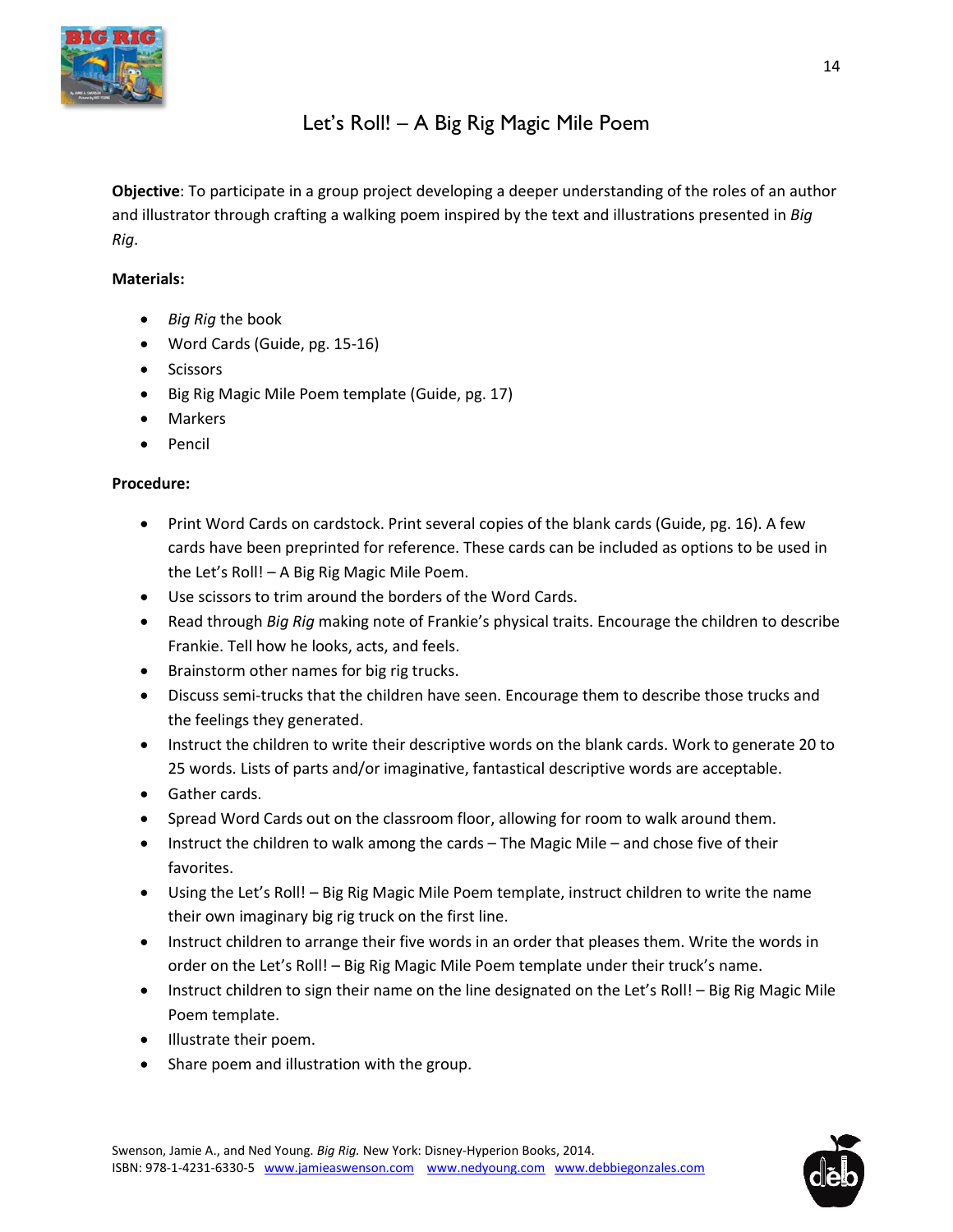

<span id="page-14-0"></span>

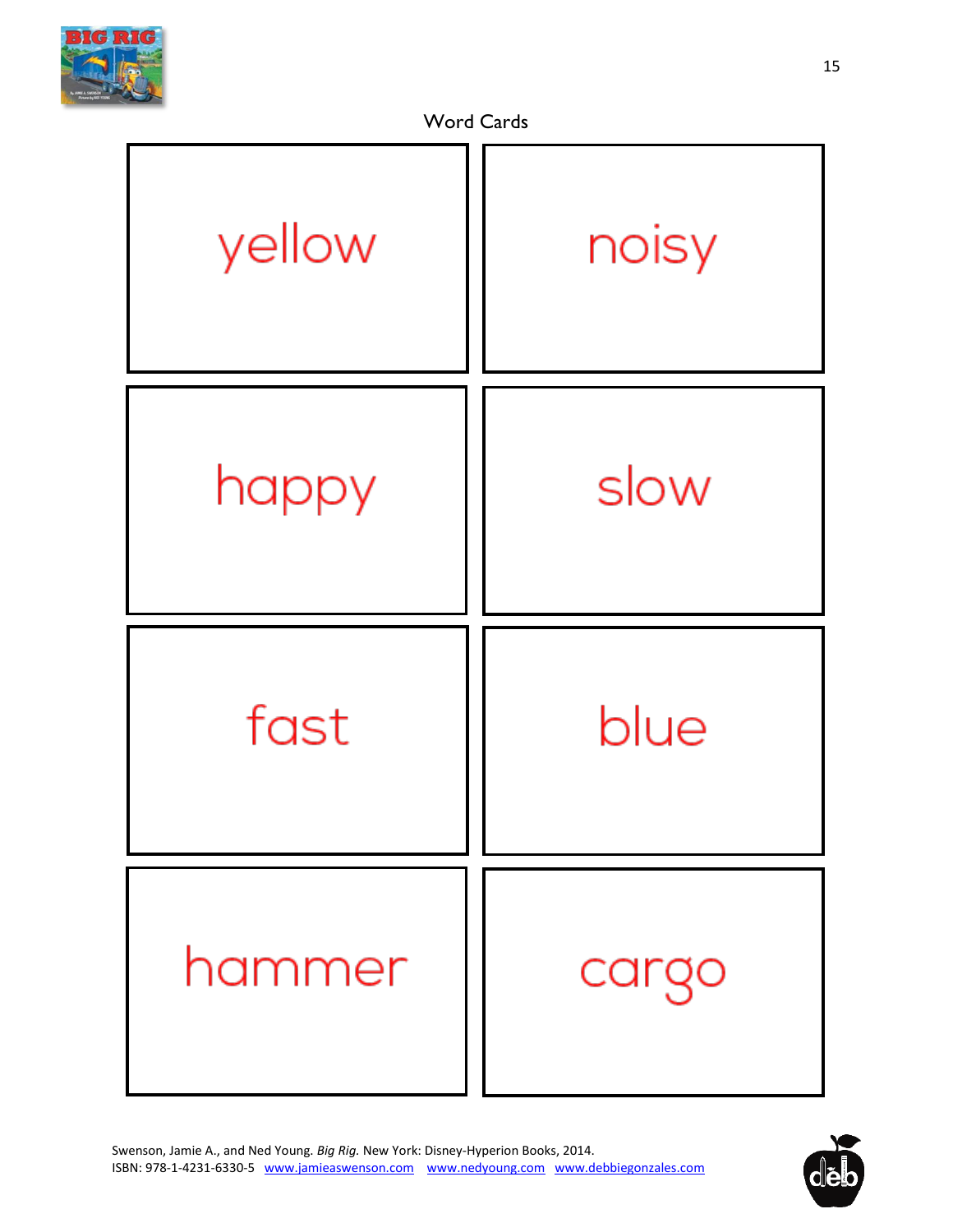

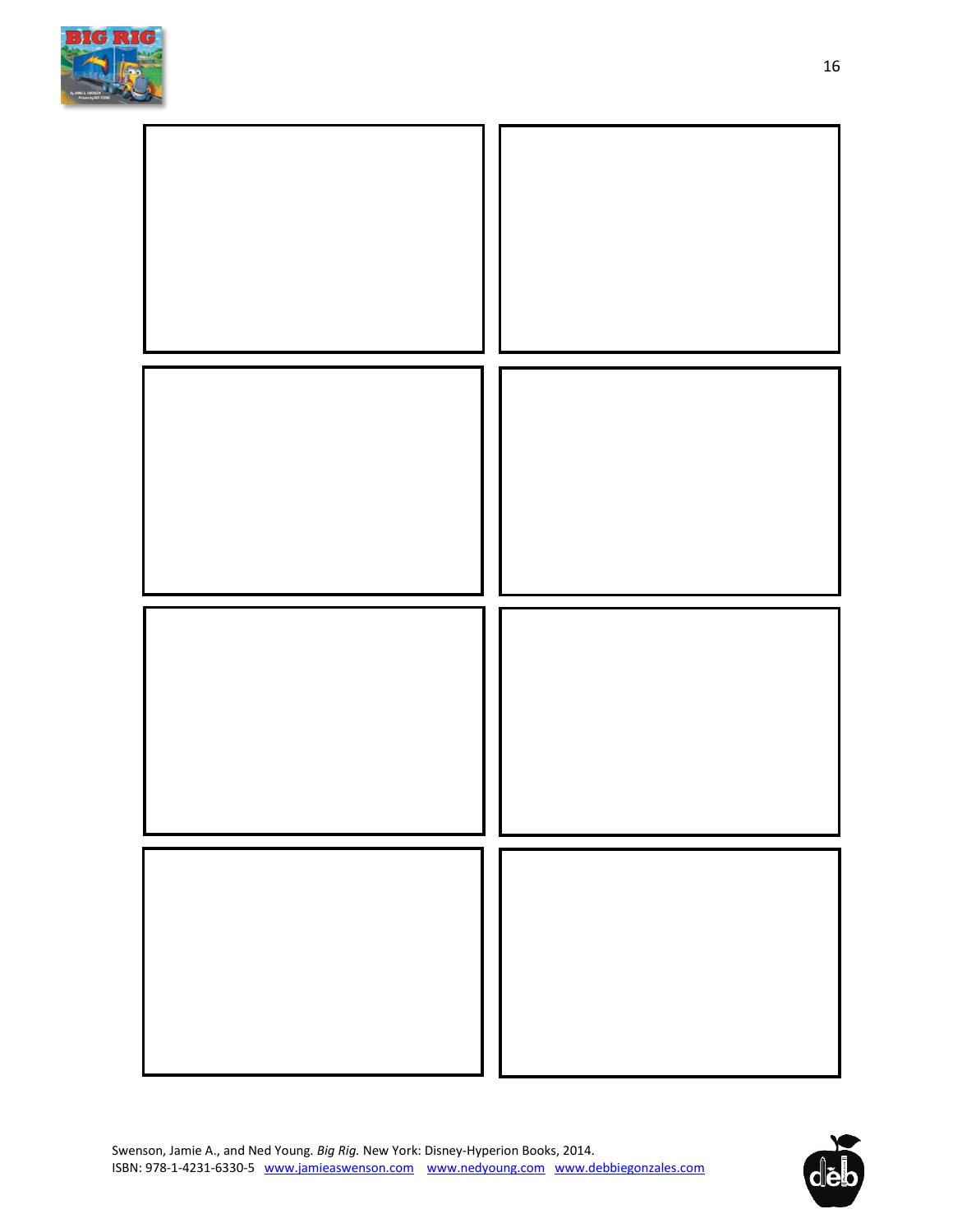<span id="page-16-0"></span>

Let's Roll! – A Big Rig Magic Mile Poem

Name of my truck

Name of Author

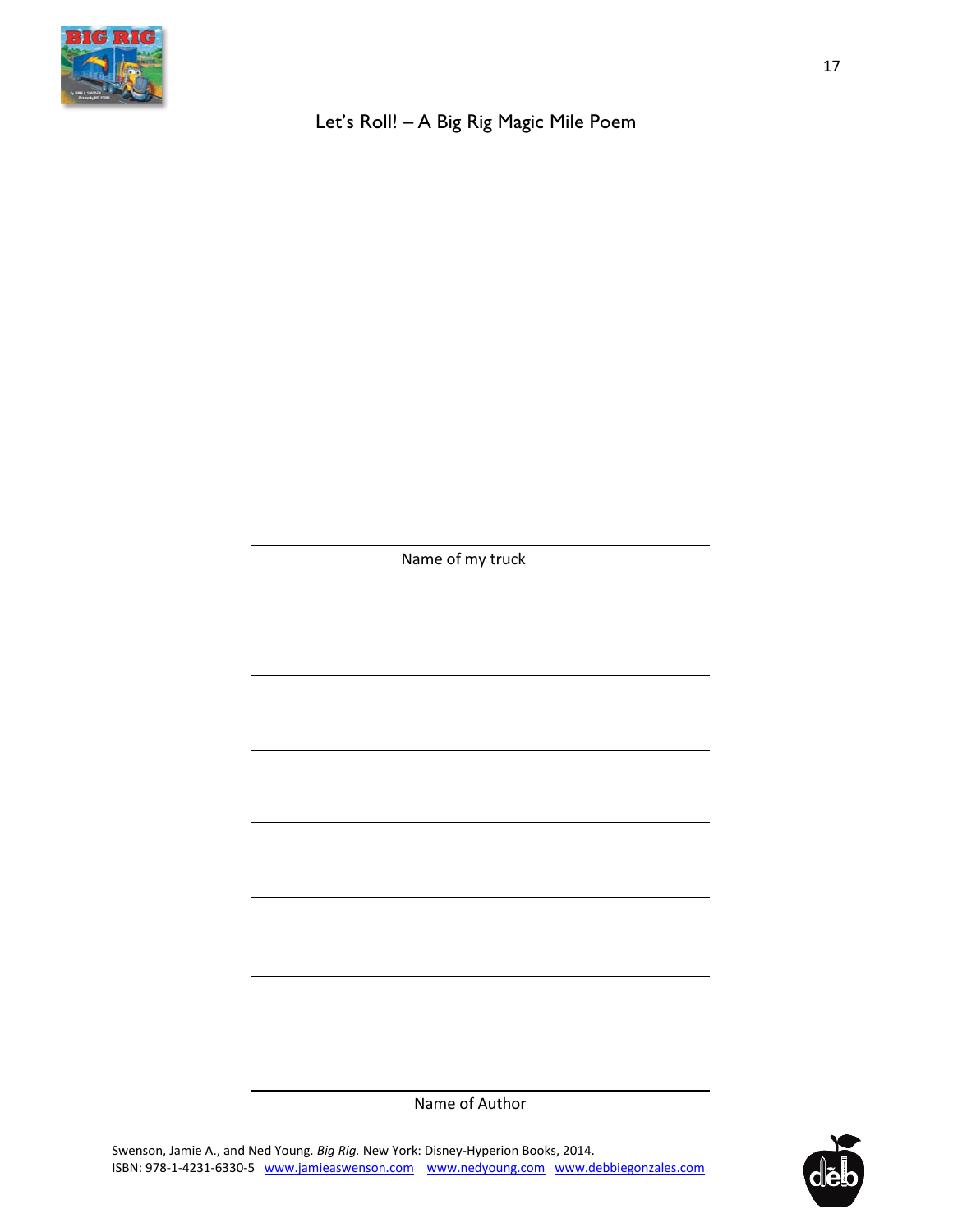

## <span id="page-17-1"></span>Common Core State Standards Alignment

<span id="page-17-0"></span>

|                               | English Language Arts Standards » Reading: Literature                                                                                                                     | Pre-reading Discussion | Post-Reading Discussion   | Parts of a Big Rig | ទីខែ<br><b>Rig Bingo</b> | Let's Roll! Poem |
|-------------------------------|---------------------------------------------------------------------------------------------------------------------------------------------------------------------------|------------------------|---------------------------|--------------------|--------------------------|------------------|
| CCSS.ELA-<br>Literacy.RL.K.1  | With prompting and support, ask and answer questions about key details in a text.                                                                                         | ×                      | ×                         |                    | $\mathbf x$              | ×                |
| CCSS.ELA-<br>Literacy.RL.K.3  | With prompting and support, identify characters, settings, and major events in a story.                                                                                   | ×                      | ×                         |                    |                          |                  |
| CCSS.ELA-<br>Literacy.RL.K.6  | With prompting and support, name the author and illustrator of a story and define the<br>role of each in telling the story.                                               | ×                      |                           |                    | ×                        |                  |
| CCSS.ELA-<br>Literacy.RL.K.7  | With prompting and support, describe the relationship between illustrations and the story<br>in which they appear (e.g., what moment in a story an illustration depicts). | ×                      | $\boldsymbol{\mathsf{x}}$ |                    |                          |                  |
| CCSS.ELA-<br>Literacy.RL.K.10 | Actively engage in group reading activities with purpose and understanding.                                                                                               | ×                      | ×                         | $\mathbf x$        | ×                        | ×                |
| CCSS.ELA-<br>Literacy.RL.1.1  | Ask and answer questions about key details in a text.                                                                                                                     | ×                      | ×                         |                    |                          |                  |
| CCSS.ELA-<br>Literacy.RL.1.2  | Retell stories, including key details, and demonstrate understanding of their central<br>message or lesson.                                                               |                        | ×                         |                    |                          |                  |
| CCSS.ELA-<br>Literacy.RL.1.3  | Describe characters, settings, and major events in a story, using key details.                                                                                            | ×                      | ×                         |                    | ×                        |                  |
| CCSS.ELA-<br>Literacy.RL.1.7  | Use illustrations and details in a story to describe its characters, setting, or events                                                                                   | ×                      | ×                         |                    |                          |                  |
| CCSS.ELA-<br>Literacy.RL.1.10 | With prompting and support, read prose and poetry of appropriate complexity for grade 1.                                                                                  | ×                      | ×                         | ×                  | ×                        | ×                |
| CCSS.ELA-<br>Literacy.RL.2.3  | Describe how characters in a story respond to major events and challenges.                                                                                                | ×                      | ×                         |                    |                          |                  |
| CCSS.ELA-<br>Literacy.RL.2.7  | Use information gained from the illustrations and words in a print or digital text to<br>demonstrate understanding of its characters, setting, or plot.                   |                        | ×                         |                    | ×                        |                  |



 $\Gamma$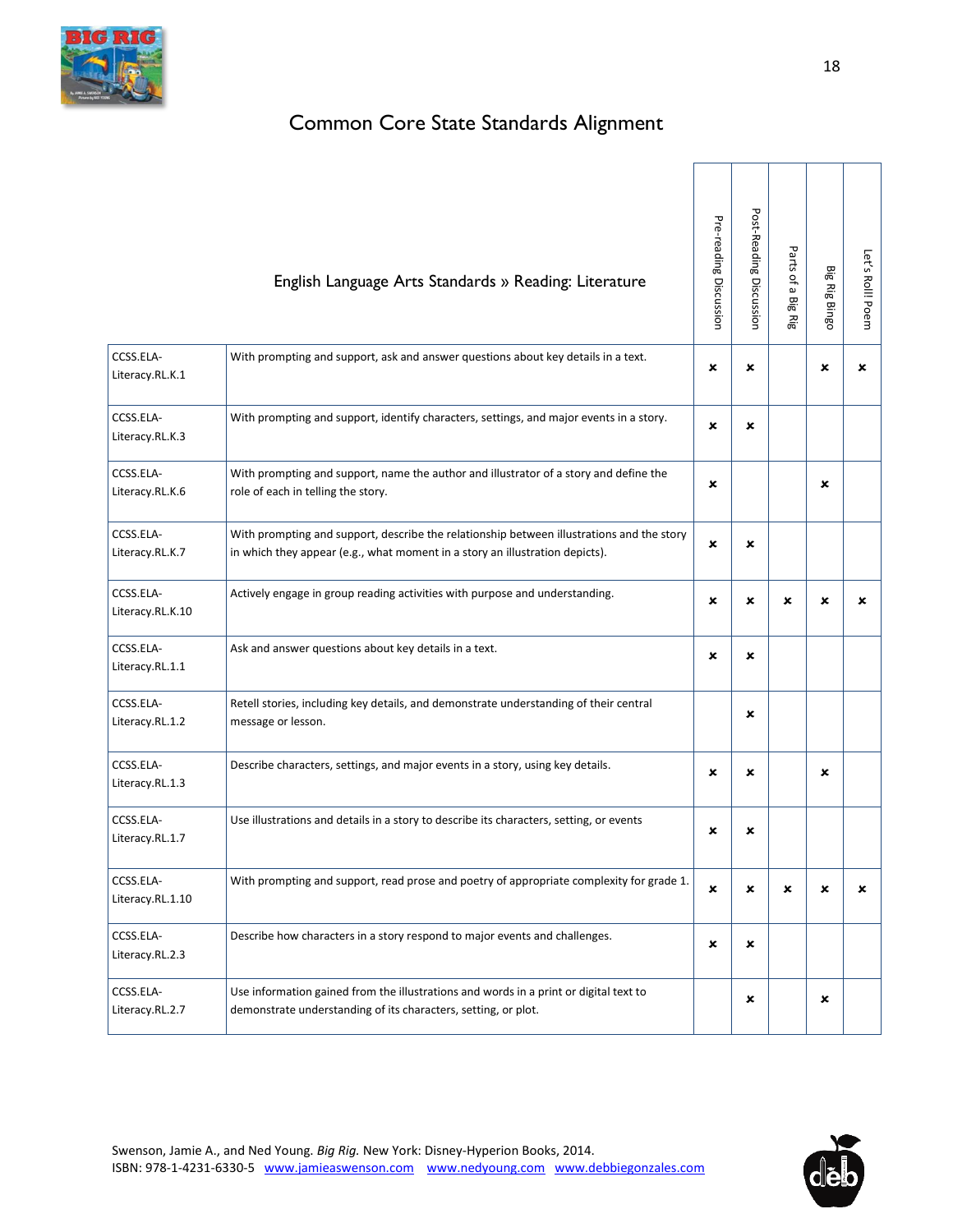

<span id="page-18-0"></span>

|                              | English Language Arts Standards » Reading: Foundational Skills                 | Pre-reading Discussion | Post-Reading<br>Discussion | Parts of a<br>Big<br>Rig | Big<br>s Rig<br>; Bingo | Let's Roll! Poem |
|------------------------------|--------------------------------------------------------------------------------|------------------------|----------------------------|--------------------------|-------------------------|------------------|
| CCSS.ELA-<br>Literacy.RF.K.1 | Demonstrate understanding of the organization and basic features of print.     |                        |                            | ×                        | ×                       | ×                |
| CCSS.ELA-<br>Literacy.RF.K.2 | Demonstrate understanding of spoken words, syllables, and sounds (phonemes).   |                        |                            | ×                        | ×                       | $\mathbf x$      |
| CCSS.ELA-<br>Literacy.RF.K.3 | Know and apply grade-level phonics and word analysis skills in decoding words. |                        |                            | ×                        | ×                       | ×                |
| CCSS.ELA-<br>Literacy.RF.K.4 | Read emergent-reader texts with purpose and understanding.                     |                        |                            | ×                        | ×                       | ×                |
| CCSS.ELA-<br>Literacy.RF.1.1 | Demonstrate understanding of the organization and basic features of print.     |                        |                            | ×                        | ×                       | ×                |
| CCSS.ELA-<br>Literacy.RF.1.2 | Demonstrate understanding of spoken words, syllables, and sounds (phonemes).   |                        |                            | ×                        | ×                       | ×                |
| CCSS.ELA-Literacy.<br>RF.1.3 | Know and apply grade-level phonics and word analysis skills in decoding words. |                        |                            | ×                        | ×                       | ×                |
| CCSS.ELA-<br>Literacy.RF.1.4 | Read with sufficient accuracy and fluency to support comprehension.            |                        |                            | ×                        | ×                       | ×                |
| CCSS.ELA-<br>Literacy.RF.2.3 | Know and apply grade-level phonics and word analysis skills in decoding words. |                        |                            | ×                        | ×                       | ×                |
| CCSS.ELA-<br>Literacy.RF.2.4 | Read with sufficient accuracy and fluency to support comprehension.            |                        |                            | ×                        | ×                       | ×                |

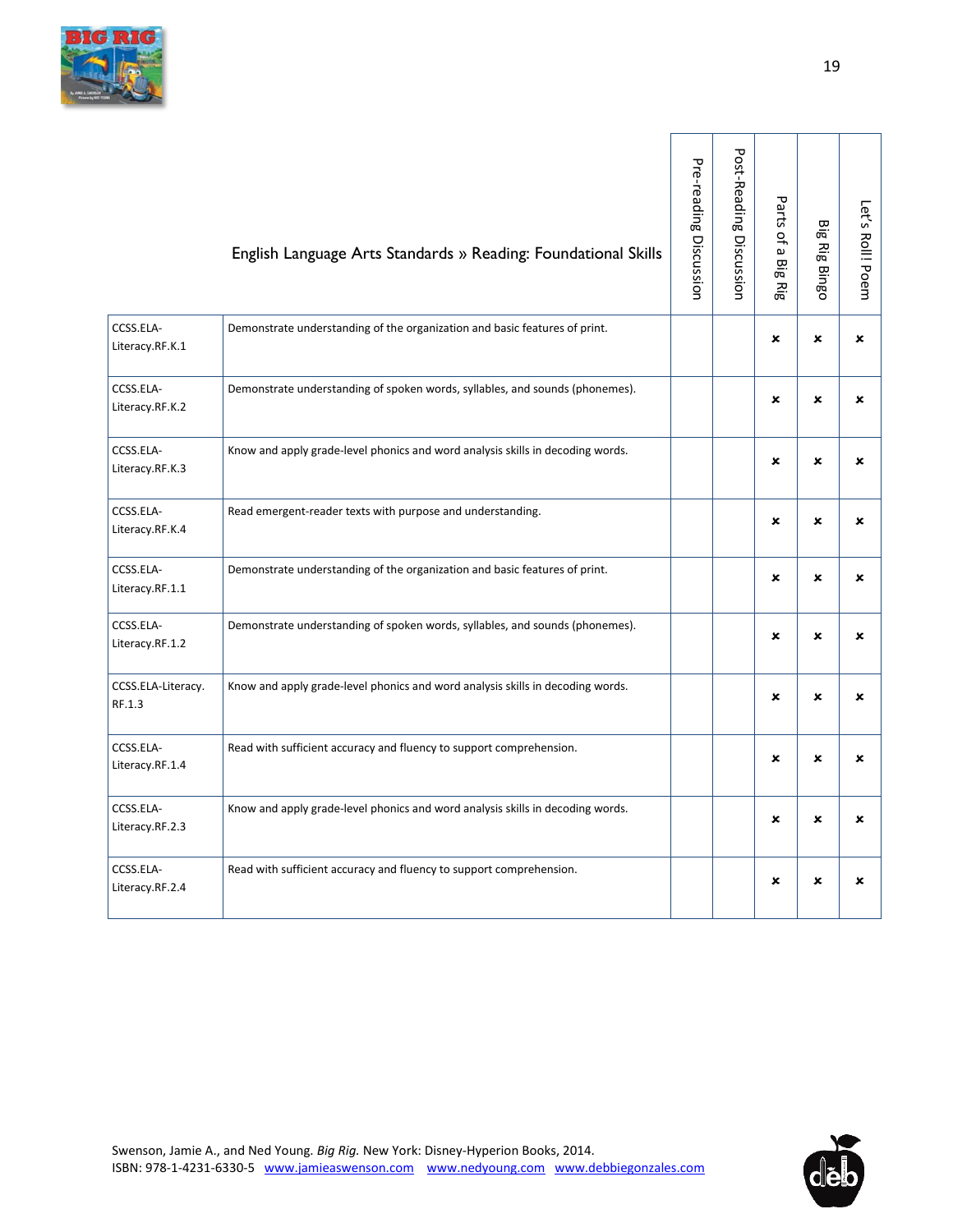

<span id="page-19-0"></span>

|                             | English Language Arts Standards » Writing                                                                                                                                                       | Pre-reading<br>Discussion | Post-Reading<br>Discussion | Parts<br>e te<br><b>Big Rig</b> | Big<br>ξğ<br>Singo | Let's<br><b>Roll! Poem</b> |
|-----------------------------|-------------------------------------------------------------------------------------------------------------------------------------------------------------------------------------------------|---------------------------|----------------------------|---------------------------------|--------------------|----------------------------|
| CCSS.ELA-<br>Literacy.W.K.2 | Use a combination of drawing, dictating, and writing to compose informative/explanatory<br>texts in which they name what they are writing about and supply some information about<br>the topic. |                           |                            |                                 |                    | $\mathbf x$                |
| CCSS.ELA-<br>Literacy.W.1.2 | Write informative/explanatory texts in which they name a topic, supply some facts about<br>the topic, and provide some sense of closure.                                                        |                           |                            |                                 |                    | $\mathbf x$                |
| CCSS.ELA-<br>Literacy.W.1.7 | Participate in shared research and writing projects (e.g., explore a number of "how-to"<br>books on a given topic and use them to write a sequence of instructions).                            |                           |                            |                                 |                    | $\boldsymbol{\mathsf{x}}$  |
| CCSS.ELA-<br>Literacy.W.2.2 | Write informative/explanatory texts in which they introduce a topic, use facts and<br>definitions to develop points, and provide a concluding statement or section.                             |                           |                            |                                 |                    | $\mathbf x$                |

### English Language Arts Standards » Speaking & Listening

<span id="page-19-1"></span>

| CCSS.ELA-<br>Literacy.SL.K.1 | Participate in collaborative conversations with diverse partners about kindergarten topics<br>and texts with peers and adults in small and larger groups.                                                                | ×                         | x           |   |   | ×            |
|------------------------------|--------------------------------------------------------------------------------------------------------------------------------------------------------------------------------------------------------------------------|---------------------------|-------------|---|---|--------------|
| CCSS.ELA-<br>Literacy.SL.K.2 | Confirm understanding of a text read aloud or information presented orally or through<br>other media by asking and answering questions about key details and requesting<br>clarification if something is not understood. | ×                         | ×           |   |   |              |
| CCSS.ELA-<br>Literacy.SL.K.3 | Ask and answer questions in order to seek help, get information, or clarify something that<br>is not understood.                                                                                                         | $\boldsymbol{\mathsf{x}}$ | $\mathbf x$ | × | × | $\mathbf x$  |
| CCSS.ELA-<br>Literacy.SL.K.4 | Describe familiar people, places, things, and events and, with prompting and support,<br>provide additional detail.                                                                                                      | $\boldsymbol{\mathsf{x}}$ | $\mathbf x$ |   |   |              |
| CCSS.ELA-<br>Literacy.SL.K.5 | Add drawings or other visual displays to descriptions as desired to provide additional<br>detail.                                                                                                                        |                           |             |   |   | $\mathbf{x}$ |
| CCSS.ELA-<br>Literacy.SL.K.6 | Speak audibly and express thoughts, feelings, and ideas clearly.                                                                                                                                                         | $\mathbf x$               | $\mathbf x$ | × | × | ×            |

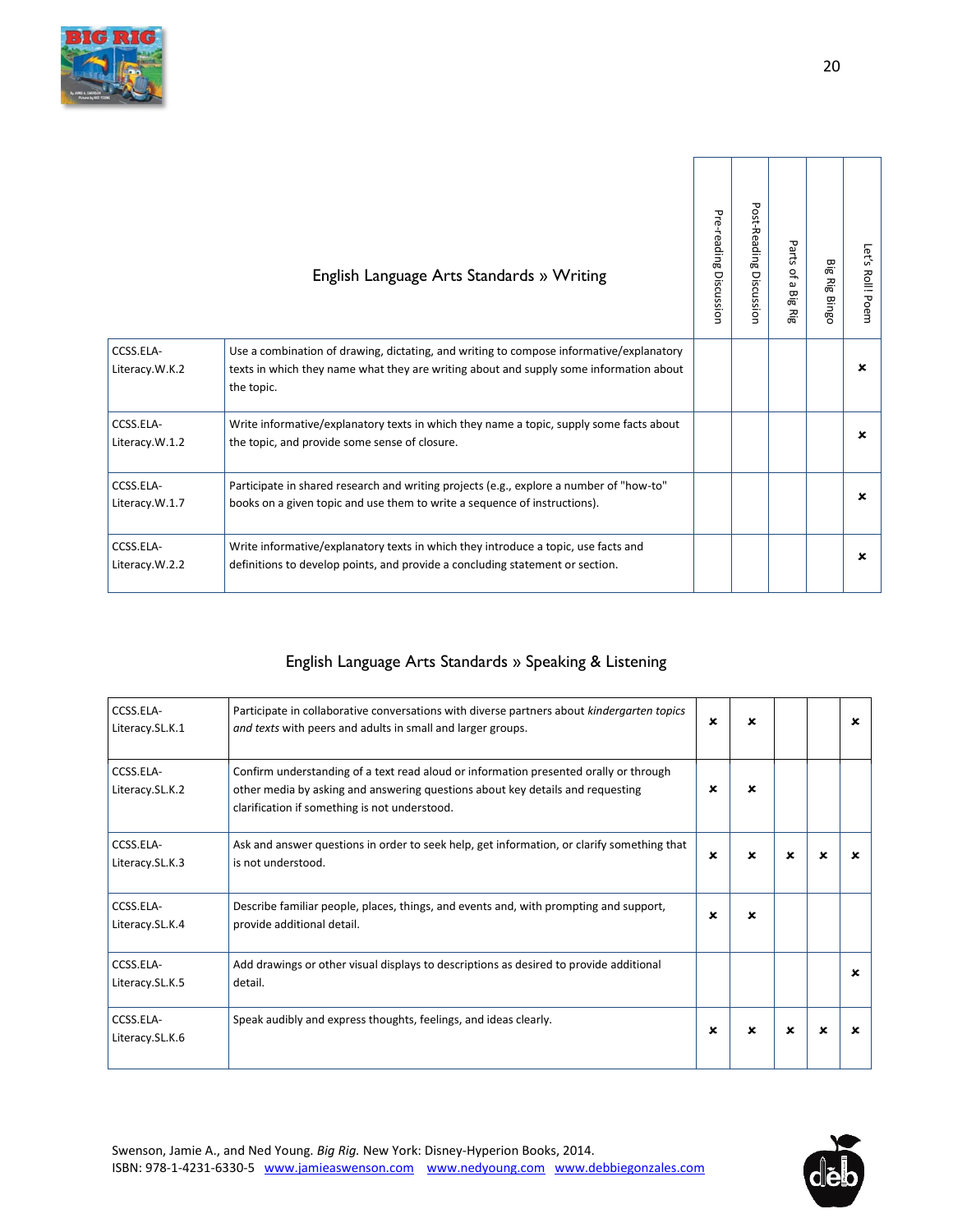

|                              | English Language Arts Standards » Speaking & Listening (cont.)                                                                                       | Pre-reading Discussion | Post-Reading Discussion | Parts of a<br><b>Big Rig</b> | Big<br><b>Rig Bingc</b> | Let's Roll! Poem |
|------------------------------|------------------------------------------------------------------------------------------------------------------------------------------------------|------------------------|-------------------------|------------------------------|-------------------------|------------------|
| CCSS.ELA-<br>Literacy.SL.1.1 | Participate in collaborative conversations with diverse partners about grade 1 topics and<br>texts with peers and adults in small and larger groups. | $\mathbf x$            | $\mathbf x$             | $\boldsymbol{\mathsf{x}}$    | ×                       | ×                |
| CCSS.ELA-<br>Literacy.SL.1.2 | Ask and answer questions about key details in a text read aloud or information<br>presented orally or through other media.                           | ×                      | ×                       |                              |                         |                  |
| CCSS.ELA-<br>Literacy.SL.1.4 | Describe people, places, things, and events with relevant details, expressing ideas and<br>feelings clearly.                                         | ×                      | ×                       |                              |                         |                  |
| CCSS.ELA-<br>Literacy.SL.1.5 | Add drawings or other visual displays to descriptions when appropriate to clarify ideas,<br>thoughts, and feelings.                                  |                        |                         |                              |                         | ×                |
| CCSS.ELA-<br>Literacy.SL.2.1 | Participate in collaborative conversations with diverse partners about grade 2 topics and<br>texts with peers and adults in small and larger groups. | ×                      | ×                       | ×                            | ×                       | ×                |
| CCSS.ELA-<br>Literacy.SL.2.2 | Recount or describe key ideas or details from a text read aloud or information presented<br>orally or through other media.                           | ×                      | ×                       |                              |                         |                  |